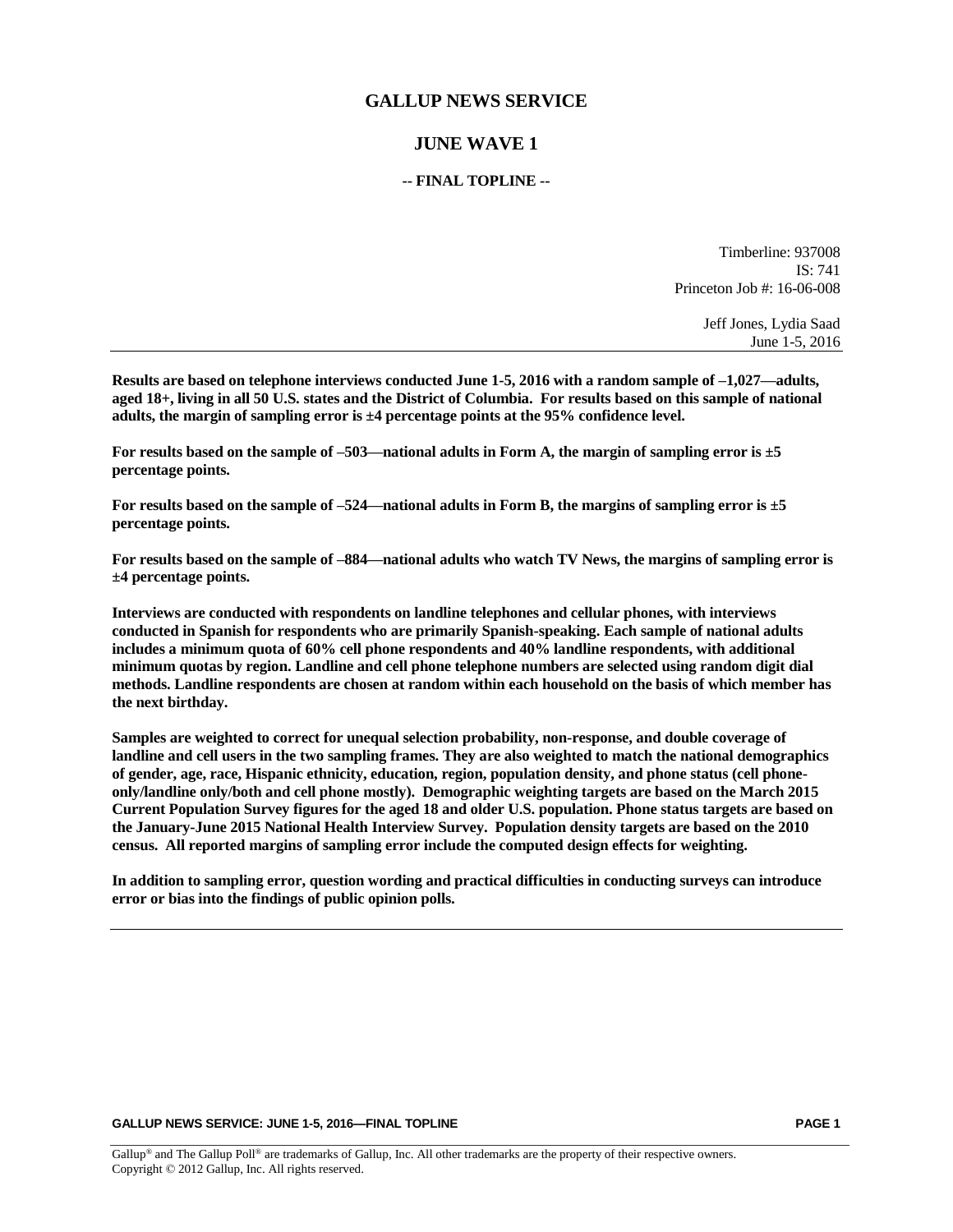7. Now I am going to read you a list of institutions in American society. Please tell me how much confidence you, yourself, have in each one -- a great deal, quite a lot, some, or very little? First.., Next..., [RANDOM ORDER]

| 2016 Jun 1-5<br>(sorted by "a great deal/quite a lot") | Great<br>deal | Quite<br>$a$ lot | Some | Very<br>little | None<br>(vol.) | N <sub>o</sub><br>opinion | <b>Great</b><br>deal/<br>Quite<br>a lot |
|--------------------------------------------------------|---------------|------------------|------|----------------|----------------|---------------------------|-----------------------------------------|
| The military                                           | 41            | 32               | 19   | $\tau$         | *              | $\mathbf{1}$              | 73                                      |
| Small business                                         | 30            | 38               | 24   | 7              | $\ast$         | *                         | 68                                      |
| The police                                             | 25            | 31               | 29   | 13             | 1              | $\mathbf{1}$              | 56                                      |
| The church or organized religion                       | 20            | 21               | 31   | 24             | 3              | 1                         | 41                                      |
| The medical system                                     | 17            | 22               | 36   | 23             | 1              | 1                         | 39                                      |
| The presidency                                         | 16            | 20               | 27   | 33             | 3              | 1                         | 36                                      |
| The U.S. Supreme Court                                 | 15            | 21               | 41   | 22             | 1              | 1                         | 36                                      |
| The public schools                                     | 14            | 16               | 40   | 29             | 1              | 1                         | 30                                      |
| <b>Banks</b>                                           | 11            | 16               | 47   | 25             | 1              | 1                         | 27                                      |
| Organized labor                                        | 8             | 15               | 44   | 27             | 2              | $\overline{4}$            | 23                                      |
| The criminal justice system                            | 9             | 14               | 40   | 34             | 2              | $\ast$                    | 23                                      |
| Television news                                        | 8             | 13               | 38   | 38             | 2              | 1                         | 21                                      |
| Newspapers                                             | 8             | 12               | 42   | 34             | 2              | 1                         | 20                                      |
| Big business                                           | 6             | 12               | 43   | 36             | 2              | 1                         | 18                                      |
| Congress                                               | 3             | 6                | 35   | 52             | 3              | *                         | 9                                       |

*Q.7 continued on the next page*

**GALLUP NEWS SERVICE: JUNE 1-5, 2016—FINAL TOPLINE PAGE 2**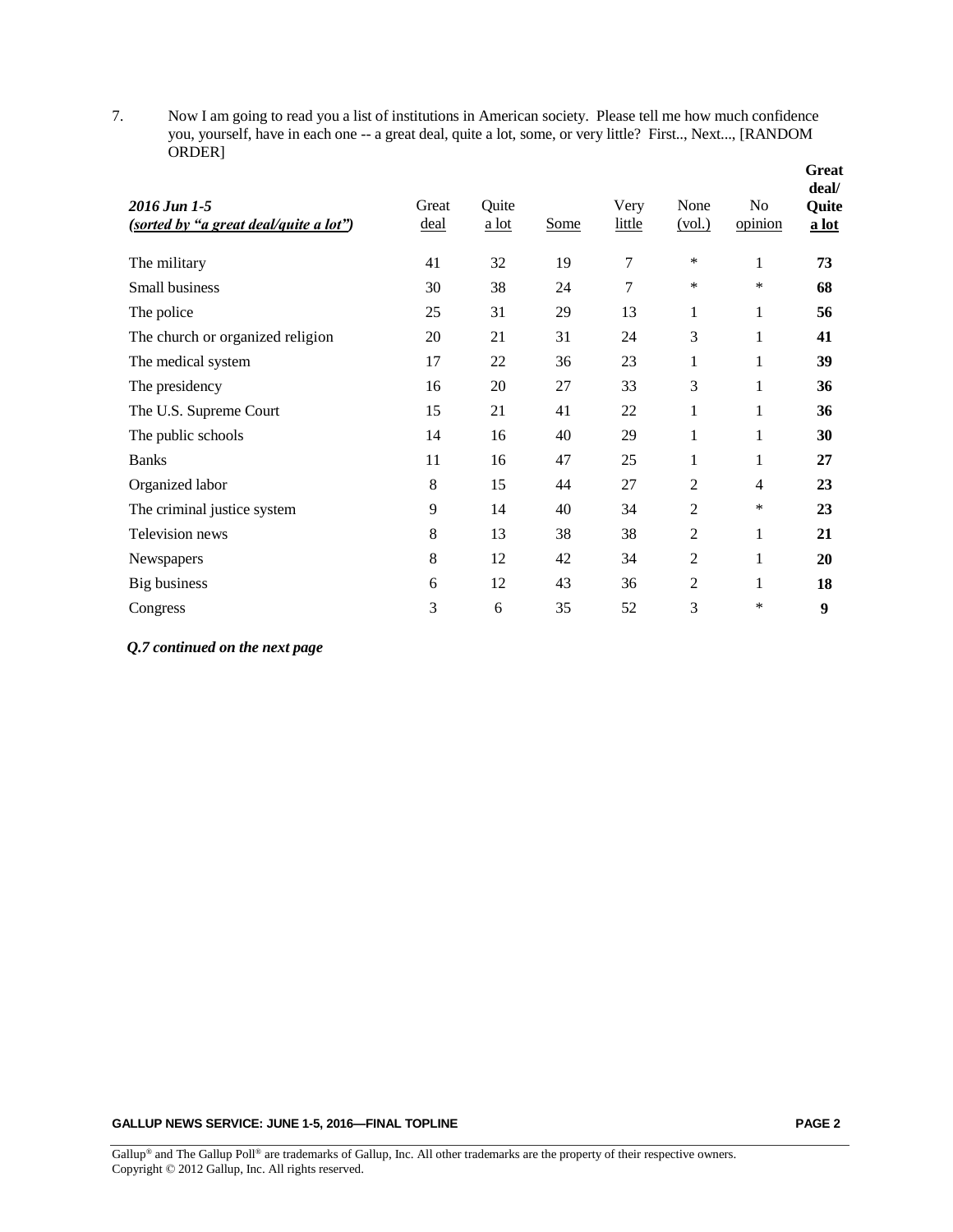| A. The church or organized religion          |    |                                        |    | D. Banks<br>G. Congress |                                          |    |                                        | J. The presidency        |                          |                          |                | M. The criminal justice system |                          |       |                          |  |
|----------------------------------------------|----|----------------------------------------|----|-------------------------|------------------------------------------|----|----------------------------------------|--------------------------|--------------------------|--------------------------|----------------|--------------------------------|--------------------------|-------|--------------------------|--|
| B. The military<br>C. The U.S. Supreme Court |    | E. The public schools<br>F. Newspapers |    |                         | H. Television news<br>I. Organized labor |    | K. The police<br>L. The medical system |                          |                          | N. Big business          |                |                                |                          |       |                          |  |
|                                              |    |                                        |    |                         |                                          |    |                                        |                          |                          | O. Small business        |                |                                |                          |       |                          |  |
|                                              | A. | <b>B.</b>                              | C. | D.                      | E.                                       | F. | G.                                     | H.                       | I.                       | J.                       | K.             | L.                             | M.                       | N.    | O.                       |  |
| 2016 Jun                                     | 41 | $\overline{73}$                        | 36 | $\overline{27}$         | $\overline{30}$                          | 20 | 9                                      | $\overline{21}$          | $\overline{23}$          | 36                       | 56             | 39                             | 23                       | 18    | 68                       |  |
| 2015 Jun                                     | 42 | 72                                     | 32 | 28                      | 31                                       | 24 | 8                                      | 21                       | 24                       | 33                       | 52             | 37                             | 23                       | 21    | 67                       |  |
| 2014 Jun                                     | 45 | 74                                     | 30 | 26                      | 26                                       | 22 | $\overline{7}$                         | 18                       | 22                       | 29                       | 53             | 34                             | 23                       | 21    | 62                       |  |
| 2013 Jun                                     | 48 | 76                                     | 34 | 26                      | 32                                       | 23 | 10                                     | 23                       | 20                       | 36                       | 57             | 35                             | 28                       | 22    | 65                       |  |
| 2012 Jun                                     | 44 | 75                                     | 37 | 21                      | 29                                       | 25 | 13                                     | 21                       | 21                       | 37                       | 56             | 41                             | 29                       | 21    | 63                       |  |
| 2011 Jun                                     | 48 | 78                                     | 37 | 23                      | 34                                       | 28 | 12                                     | 27                       | 21                       | 35                       | 56             | 39                             | 28                       | 19    | 64                       |  |
| 2010 Jul                                     | 48 | 76                                     | 36 | 23                      | 34                                       | 25 | 11                                     | 22                       | 20                       | 36                       | 59             | 40                             | 27                       | 19    | 66                       |  |
| 2009 Jun                                     | 52 | 82                                     | 39 | 22                      | 38                                       | 25 | 17                                     | 23                       | 19                       | 51                       | 59             | 36                             | 28                       | 16    | 67                       |  |
| 2008 Jun                                     | 48 | 71                                     | 32 | 32                      | 33                                       | 24 | 12                                     | 24                       | 20                       | 26                       | 58             | 35                             | 20                       | 20    | 60                       |  |
| 2007 Jun                                     | 46 | 69                                     | 34 | 41                      | 33                                       | 22 | 14                                     | 23                       | 19                       | 25                       | 54             | 31                             | 19                       | 18    | 59                       |  |
| 2006 Jun                                     | 52 | 73                                     | 40 | 49                      | 37                                       | 30 | 19                                     | 31                       | 24                       | 33                       | 58             | 38                             | 25                       | 18    | $\overline{\phantom{a}}$ |  |
| 2005 May                                     | 53 | 74                                     | 41 | 49                      | 37                                       | 28 | 22                                     | 28                       | 24                       | 44                       | 63             | 42                             | 26                       | 22    | $- -$                    |  |
| 2004 May                                     | 53 | 75                                     | 46 | 53                      | 41                                       | 30 | 30                                     | 30                       | 31                       | 52                       | 64             | 44                             | 34                       | 24    | $- -$                    |  |
| 2003 Jun                                     | 50 | 82                                     | 47 | 50                      | 40                                       | 33 | 29                                     | 35                       | 28                       | 55                       | 61             | 44                             | 29                       | 22    | $- -$                    |  |
| 2002 Jun                                     | 45 | 79                                     | 50 | 47                      | 38                                       | 35 | 29                                     | 35                       | 26                       | 58                       | 59             | 38                             | 27                       | 20    | $\qquad \qquad -$        |  |
| 2001 Jun                                     | 60 | 66                                     | 50 | 44                      | 38                                       | 36 | 26                                     | 34                       | 26                       | 48                       | 57             | 40                             | $- -$                    | 28    |                          |  |
| 2000 Jun                                     | 56 | 64                                     | 47 | 46                      | 37                                       | 37 | 24                                     | 36                       | 25                       | 42                       | 54             | 40                             | 24                       | 29    | $- -$                    |  |
| 1999 Jun                                     | 58 | 68                                     | 49 | 43                      | 36                                       | 33 | 26                                     | 34                       | 28                       | 49                       | 57             | 40                             | 23                       | 30    | $- -$                    |  |
| 1998 Jun                                     | 59 | 64                                     | 50 | 40                      | 37                                       | 33 | 28                                     | 34                       | 26                       | 53                       | 58             | 40                             | 24                       | 30    | 57                       |  |
| 1997 Jul                                     | 56 | 60                                     | 50 | 41                      | 40                                       | 35 | 22                                     | 34                       | 23                       | 49                       | 59             | 38                             | 19                       | 28    | 63                       |  |
| 1996 May                                     | 57 | 66                                     | 45 | 44                      | 38                                       | 32 | 20                                     | 36                       | 25                       | 39                       | 60             | 42                             | 19                       | 24    | --                       |  |
| 1995 Apr                                     | 57 | 64                                     | 44 | 43                      | 40                                       | 30 | 21                                     | 33                       | 26                       | 45                       | 58             | 41                             | 20                       | 21    | --                       |  |
| 1994 Mar                                     | 54 | 64                                     | 42 | 35                      | 34                                       | 29 | 18                                     | 35                       | 26                       | 38                       | 54             | 36                             | 15                       | 26    | --                       |  |
| 1993 Mar                                     | 53 | 68                                     | 44 | 37                      | 39                                       | 31 | 18                                     | 46                       | 26                       | 43                       | 52             | 34                             | 17                       | 22    | --                       |  |
| 1991 Oct                                     | 56 | 69                                     | 39 | 30                      | 35                                       | 32 | 18                                     | $\mathbf{u}$             | 22                       | 50                       | $\overline{a}$ | $\overline{\phantom{a}}$       | $\overline{\phantom{a}}$ | 22    | $-$                      |  |
| 1991 Mar                                     | 59 | 85                                     | 48 | 32                      | 44                                       | 37 | 30                                     | $ -$                     | 25                       | 72                       | $-$            | $-$                            | $\overline{\phantom{a}}$ | 26    | $- -$                    |  |
| 1990 Aug                                     | 56 | 68                                     | 47 | 36                      | 45                                       | 39 | 24                                     | $\overline{\phantom{m}}$ | 27                       | $-$                      | $-$            | $-$                            | $\overline{\phantom{m}}$ | 25    | --                       |  |
| 1989 Sep                                     | 52 | 63                                     | 46 | 42                      | 43                                       | -- | 32                                     | $\overline{\phantom{m}}$ | $\overline{\phantom{a}}$ | $\overline{\phantom{m}}$ | --             | $\overline{\phantom{m}}$       | $- -$                    | $- -$ | --                       |  |
| 1988 Sep                                     | 59 | 58                                     | 56 | 49                      | 49                                       | 36 | 35                                     | $\overline{\phantom{m}}$ | 26                       | $\mathbf{u}$             | $-$            | $-$                            | --                       | 25    | --                       |  |
| 1987 Jul                                     | 61 | 61                                     | 52 | 51                      | 50                                       | 31 | $-$                                    | --                       | 26                       | $\mathbf{u}$             | $-$            | $-$                            | --                       | --    |                          |  |
| 1986 Jul                                     | 57 | 63                                     | 54 | 49                      | 49                                       | 37 | 41                                     | $\overline{\phantom{m}}$ | 29                       | $-$                      | $-$            | $-$                            | $-$                      | 28    | $\qquad \qquad -$        |  |
| 1985 May                                     | 66 | 61                                     | 56 | 51                      | 48                                       | 35 | 39                                     | $\mathbf{u}$             | 28                       | $\sim$                   | $-$            | $\sim$                         | $\overline{\phantom{a}}$ | 31    | $\overline{\phantom{a}}$ |  |

## **CONFIDENCE IN INSTITUTIONS – RECENT TREND (COMBINES "GREAT DEAL" AND "QUITE A LOT")**

Contact Gallup for full trend back to 1973

#### **GALLUP NEWS SERVICE: JUNE 1-5, 2016 – FINAL TOPLINE PAGE 3**

Gallup<sup>®</sup> and The Gallup Poll<sup>®</sup> are trademarks of Gallup, Inc. All other trademarks are the property of their respective owners. Copyright © 2015 Gallup, Inc. All rights reserved.